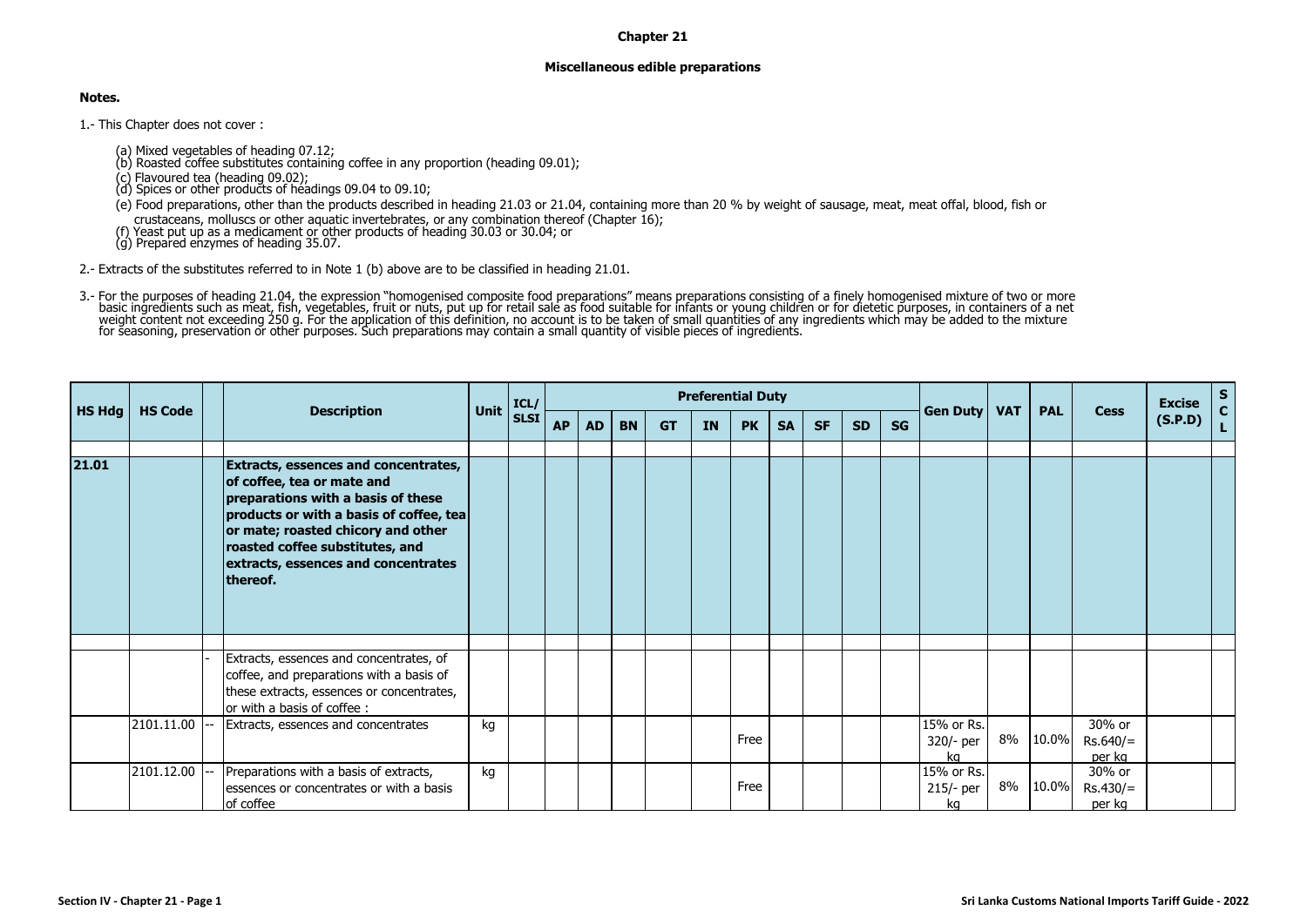| <b>HS Hdg</b> |                |  | <b>Description</b>                                           |             | ICL/        | <b>Preferential Duty</b> |           |           |           |           |           |           |           |           |           |                           |            |            |                     | <b>Excise</b> |             |
|---------------|----------------|--|--------------------------------------------------------------|-------------|-------------|--------------------------|-----------|-----------|-----------|-----------|-----------|-----------|-----------|-----------|-----------|---------------------------|------------|------------|---------------------|---------------|-------------|
|               | <b>HS Code</b> |  |                                                              | <b>Unit</b> | <b>SLSI</b> | <b>AP</b>                | <b>AD</b> | <b>BN</b> | <b>GT</b> | <b>IN</b> | <b>PK</b> | <b>SA</b> | <b>SF</b> | <b>SD</b> | <b>SG</b> | <b>Gen Duty</b>           | <b>VAT</b> | <b>PAL</b> | <b>Cess</b>         | (S.P.D)       | S<br>C<br>L |
|               |                |  |                                                              |             |             |                          |           |           |           |           |           |           |           |           |           |                           |            |            |                     |               |             |
|               | 2101.20        |  | Extracts, essences and concentrates, of                      |             |             |                          |           |           |           |           |           |           |           |           |           |                           |            |            |                     |               |             |
|               |                |  | tea or mate, and preparations with a basis                   |             |             |                          |           |           |           |           |           |           |           |           |           |                           |            |            |                     |               |             |
|               |                |  | of these extracts, essences or                               |             |             |                          |           |           |           |           |           |           |           |           |           |                           |            |            |                     |               |             |
|               |                |  | concentrates or with a basis of tea or                       |             |             |                          |           |           |           |           |           |           |           |           |           |                           |            |            |                     |               |             |
|               |                |  | mate:<br>Instant tea, certified by Sri Lanka Tea             |             |             |                          |           |           |           |           |           |           |           |           |           |                           |            |            |                     |               |             |
|               |                |  | Board as wholly of Sri Lankan origin:                        |             |             |                          |           |           |           |           |           |           |           |           |           |                           |            |            |                     |               |             |
|               | 2101.20.11     |  | In immediate packing of a content not                        | kg          |             |                          |           |           |           |           |           |           |           |           |           | 15% or Rs.                |            |            | 15% or              |               |             |
|               |                |  | exceeding 4g                                                 |             |             |                          |           |           |           |           | Free      |           |           |           |           | 550/- per                 | 8%         | 10.0%      | $Rs.550/=$          |               |             |
|               |                |  |                                                              |             |             |                          |           |           |           |           |           |           |           |           |           | kg                        |            |            | per kg              |               |             |
|               | 2101.20.12     |  | In immediate packing of a content                            | kg          |             |                          |           |           |           |           |           |           |           |           |           | 15% or Rs.                |            |            | 15% or              |               |             |
|               |                |  | exceeding 4g, but not exceeding 1kg                          |             |             |                          |           |           |           |           | Free      |           |           |           |           | 550/- per                 | 8%         | 10.0%      | $Rs.550/=$          |               |             |
|               | 2101.20.13     |  | In immidiate packing of acontent                             |             |             |                          |           |           |           |           |           |           |           |           |           | kg<br>15% or Rs.          |            |            | per kg<br>15% or    |               |             |
|               |                |  | exceeding 1Kg, but not exceeding 3 Kg                        | kg          |             |                          |           |           |           |           | Free      |           |           |           |           | 550/- per                 | 8%         | 10.0%      | $Rs.550/=$          |               |             |
|               |                |  |                                                              |             |             |                          |           |           |           |           |           |           |           |           |           | kg                        |            |            | per kg              |               |             |
|               | 2101.20.19     |  | <b>Other</b>                                                 | kg          |             |                          |           |           |           |           |           |           |           |           |           | 15% or Rs.                |            |            | 15% or              |               |             |
|               |                |  |                                                              |             |             |                          |           |           |           |           | Free      |           |           |           |           | 550/- per                 | 8%         | 10.0%      | $Rs.550/=$          |               |             |
|               |                |  |                                                              |             |             |                          |           |           |           |           |           |           |           |           |           | ka                        |            |            | per kg              |               |             |
|               |                |  | Instant tea, Other:                                          |             |             |                          |           |           |           |           |           |           |           |           |           |                           |            |            |                     |               |             |
|               | 2101.20.91     |  | In immediate packing of a content not                        | kg          |             |                          |           |           |           |           |           |           |           |           |           | 15% or Rs.                |            |            | 30% or              |               |             |
|               |                |  | exceeding 4g                                                 |             |             |                          |           |           |           |           | Free      |           |           |           |           | 73/- per kg               | 8%         | 10.0%      | $Rs.145/=$          |               |             |
|               | 2101.20.92     |  | In immediate packing of a content                            |             |             |                          |           |           |           |           |           |           |           |           |           |                           |            |            | per kg<br>30% or    |               |             |
|               |                |  | exceeding 4g, but not exceeding 1kg                          | kg          |             |                          |           |           |           |           | Free      |           |           |           |           | 15% or Rs.                | 8%         | 10.0%      | $Rs.156/=$          |               |             |
|               |                |  |                                                              |             |             |                          |           |           |           |           |           |           |           |           |           | 78/- per kg               |            |            | per kg              |               |             |
|               | 2101.20.93     |  | In immidiate packing of acontent                             | kg          |             |                          |           |           |           |           |           |           |           |           |           |                           |            |            | 30% or              |               |             |
|               |                |  | exceeding 1Kg, but not exceeding 3 Kg                        |             |             |                          |           |           |           |           | Free      |           |           |           |           | 15% or Rs.<br>94/- per kg | $8\%$      | 10.0%      | $Rs.188/=$          |               |             |
|               |                |  |                                                              |             |             |                          |           |           |           |           |           |           |           |           |           |                           |            |            | per kg              |               |             |
|               | 2101.20.99     |  | Other                                                        | kg          |             |                          |           |           |           |           |           |           |           |           |           | 15% or Rs.                |            |            | 30% or              |               |             |
|               |                |  |                                                              |             |             |                          |           |           |           |           | Free      |           |           |           |           | 94/- per kg               | $8\%$      | 10.0%      | $Rs.188/=$          |               |             |
|               | 2101.30.00     |  | Roasted chicory and other roasted coffee                     | kg          |             |                          |           |           |           |           |           |           |           |           |           | 15% or Rs.                |            |            | per kg<br>$30\%$ or |               |             |
|               |                |  | substitutes, and extracts, essences and                      |             |             |                          |           |           |           |           | Free      |           |           |           |           | 109/- per                 | 8%         | 10.0%      | $Rs.218/=$          |               |             |
|               |                |  | concentrates thereof                                         |             |             |                          |           |           |           |           |           |           |           |           |           | ka                        |            |            | per kg              |               |             |
|               |                |  |                                                              |             |             |                          |           |           |           |           |           |           |           |           |           |                           |            |            |                     |               |             |
| 21.02         |                |  | Yeasts (active or inactive); other                           |             |             |                          |           |           |           |           |           |           |           |           |           |                           |            |            |                     |               |             |
|               |                |  | single-cell micro-organisms, dead                            |             |             |                          |           |           |           |           |           |           |           |           |           |                           |            |            |                     |               |             |
|               |                |  | (but not including vaccines of                               |             |             |                          |           |           |           |           |           |           |           |           |           |                           |            |            |                     |               |             |
|               |                |  | heading 30.02); prepared baking                              |             |             |                          |           |           |           |           |           |           |           |           |           |                           |            |            |                     |               |             |
|               |                |  | powders.                                                     |             |             |                          |           |           |           |           |           |           |           |           |           |                           |            |            |                     |               |             |
|               |                |  |                                                              |             |             |                          |           |           |           |           |           |           |           |           |           |                           |            |            |                     |               |             |
|               | 2102.10.00     |  | Active yeasts                                                | kg          |             |                          |           |           |           |           | Free      |           |           | Free Free | Free      | Free                      | 8%         | 10.0%      |                     |               |             |
|               | 2102.20.00     |  | Inactive yeasts; other single-cell micro-<br>organisms, dead | kg          |             |                          |           |           |           |           | Free      |           |           | Free Free | Free      | Free                      | 8%         | 10.0%      |                     |               |             |
|               | 2102.30.00     |  | Prepared baking powders                                      | kg          |             |                          |           |           |           |           |           |           |           |           |           | 15%                       | 8%         | 10.0%      | 15%                 |               |             |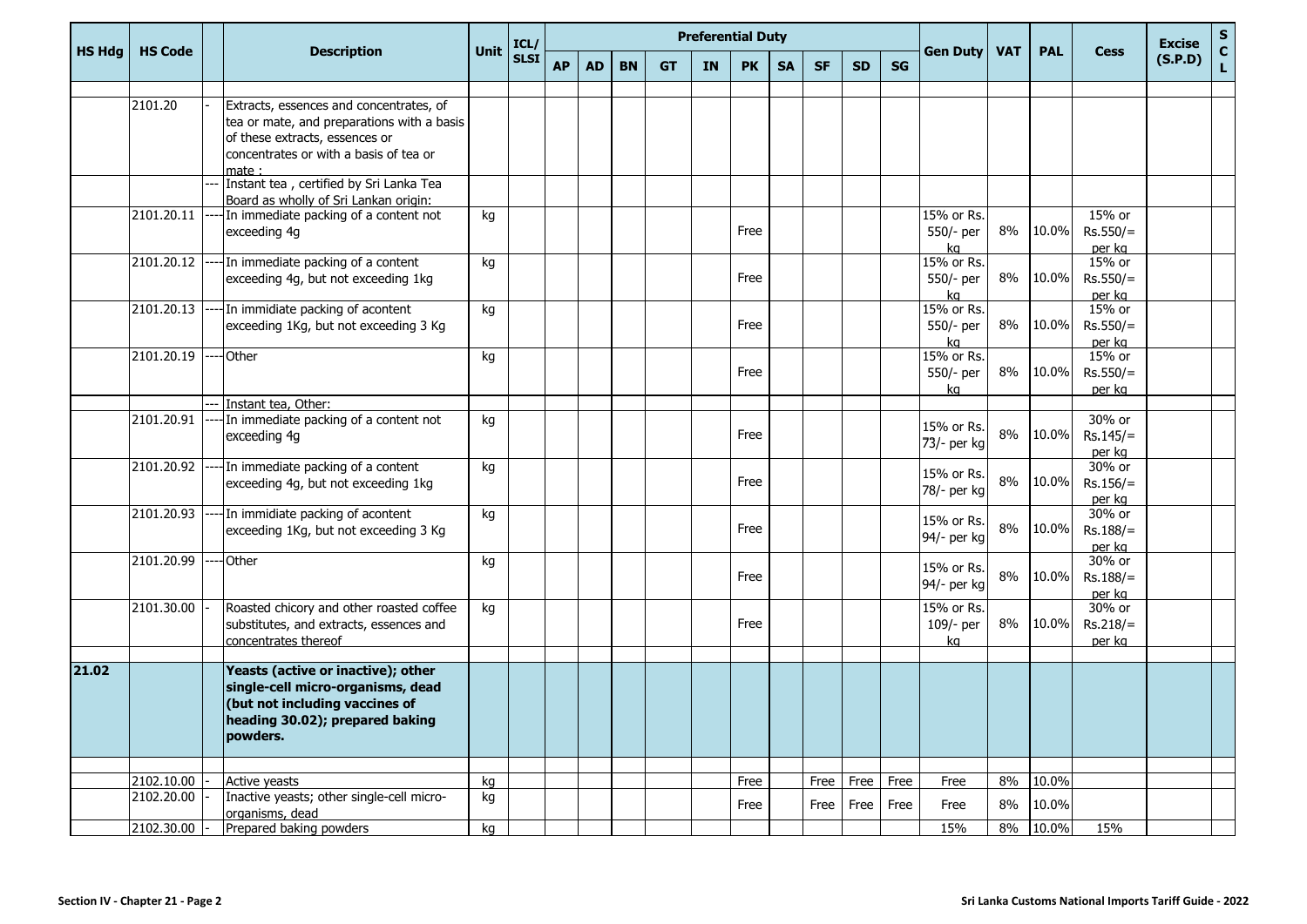|               |                |  | <b>Description</b>                                                                                                            |          | ICL/        | <b>Preferential Duty</b> |           |           |           |           |           |           |           |           |           |                 |            |            |                                | <b>Excise</b> | ${\sf s}$                   |
|---------------|----------------|--|-------------------------------------------------------------------------------------------------------------------------------|----------|-------------|--------------------------|-----------|-----------|-----------|-----------|-----------|-----------|-----------|-----------|-----------|-----------------|------------|------------|--------------------------------|---------------|-----------------------------|
| <b>HS Hdg</b> | <b>HS Code</b> |  |                                                                                                                               | Unit     | <b>SLSI</b> | <b>AP</b>                | <b>AD</b> | <b>BN</b> | <b>GT</b> | <b>IN</b> | <b>PK</b> | <b>SA</b> | <b>SF</b> | <b>SD</b> | <b>SG</b> | <b>Gen Duty</b> | <b>VAT</b> | <b>PAL</b> | <b>Cess</b>                    | (S.P.D)       | $\mathbf{c}$<br>$\mathbf L$ |
|               |                |  |                                                                                                                               |          |             |                          |           |           |           |           |           |           |           |           |           |                 |            |            |                                |               |                             |
| 21.03         |                |  | Sauces and preparations thereof;<br>mixed condiments and mixed<br>seasonings; mustard flour and meal<br>and prepared mustard. |          |             |                          |           |           |           |           |           |           |           |           |           |                 |            |            |                                |               |                             |
|               | 2103.10.00     |  | Soya sauce                                                                                                                    | kg       | S           |                          |           |           |           |           |           |           |           |           |           | 15%             | 8%         | 10.0%      | 45% or<br>$Rs.125/=$<br>per kg |               |                             |
|               | 2103.20.00     |  | Tomato ketchup and other tomato sauces                                                                                        | kg       | $\sf S$     |                          |           |           |           |           |           |           |           |           |           | 15%             | 8%         | 10.0%      | 45% or<br>$Rs.125/=$<br>per kg |               |                             |
|               | 2103.30.00     |  | Mustard flour and meal and prepared<br>Imustard                                                                               | kg       |             |                          |           |           |           |           |           |           |           |           |           | 15%             | 8%         | 10.0%      | 45% or<br>$Rs.125/=$<br>per kg |               |                             |
|               |                |  | Other:                                                                                                                        |          |             |                          |           |           |           |           |           |           |           |           |           |                 |            |            |                                |               |                             |
|               | 2103.90.10     |  | Preparations of a kind used as raw<br>materials in the food or drink industries                                               | kg       | S           |                          |           |           |           |           |           |           |           |           |           | 15%             | 8%         | 10.0%      |                                |               |                             |
|               | 2103.90.90     |  | Chillie Sauce<br>Other                                                                                                        | kg<br>kg |             |                          |           |           |           |           |           |           |           |           |           | 15%             | 8%         | 10.0%      | 30% or<br>$Rs.125/=$           |               |                             |
|               |                |  | Chillie Sauce                                                                                                                 | kg       | S           |                          |           |           |           |           |           |           |           |           |           |                 |            |            | per kg                         |               |                             |
| 21.04         |                |  | Soups and broths and preparations<br>therefor; homogenised composite<br>food preparations.                                    |          |             |                          |           |           |           |           |           |           |           |           |           |                 |            |            |                                |               |                             |
|               |                |  |                                                                                                                               |          |             |                          |           |           |           |           |           |           |           |           |           |                 |            |            |                                |               |                             |
|               | 2104.10.00     |  | Soups and broths and preparations<br>therefor                                                                                 | kg       | L           |                          |           |           |           |           |           |           |           |           |           | 15%             | 8%         | 10.0%      | 45% or<br>$Rs.125/=$<br>per kg |               |                             |
|               | 2104.20.00     |  | Homogenised composite food preparations                                                                                       | kg       | L           |                          |           |           |           |           | Free      |           |           |           |           | 15%             | 8%         | 10.0%      | 45% or<br>$Rs.125/=$<br>per kg |               |                             |
|               |                |  |                                                                                                                               |          |             |                          |           |           |           |           |           |           |           |           |           |                 |            |            |                                |               |                             |
| 21.05         | 2105.00.00     |  | Ice cream and other edible ice,<br>whether or not containing cocoa.                                                           | kg       | $\sf S$     |                          |           |           |           |           |           |           |           |           |           | 15%             | 8%         | 10.0%      | 45% or<br>$Rs.125/=$<br>per kg |               |                             |
| 21.06         |                |  |                                                                                                                               |          |             |                          |           |           |           |           |           |           |           |           |           |                 |            |            |                                |               |                             |
|               |                |  | Food preparations not elsewhere<br>specified or included.                                                                     |          |             |                          |           |           |           |           |           |           |           |           |           |                 |            |            |                                |               |                             |
|               |                |  |                                                                                                                               |          |             |                          |           |           |           |           |           |           |           |           |           |                 |            |            |                                |               |                             |
|               | 2106.10        |  | Protein concentrates and textured protein<br>substances :                                                                     |          |             |                          |           |           |           |           |           |           |           |           |           |                 |            |            |                                |               |                             |
|               | 2106.10.10     |  | Soya bean flour, enriched with protein, for<br>making Textured Vegetable Protein                                              | kg       |             |                          |           |           |           |           | Free      |           |           |           |           | 15%             | 8%         | 10.0%      |                                |               |                             |
|               | 2106.10.90     |  | Other                                                                                                                         | kg       |             |                          |           |           |           |           | Free      |           |           |           |           | 15%             |            | 8% 10.0%   | 15%                            |               |                             |